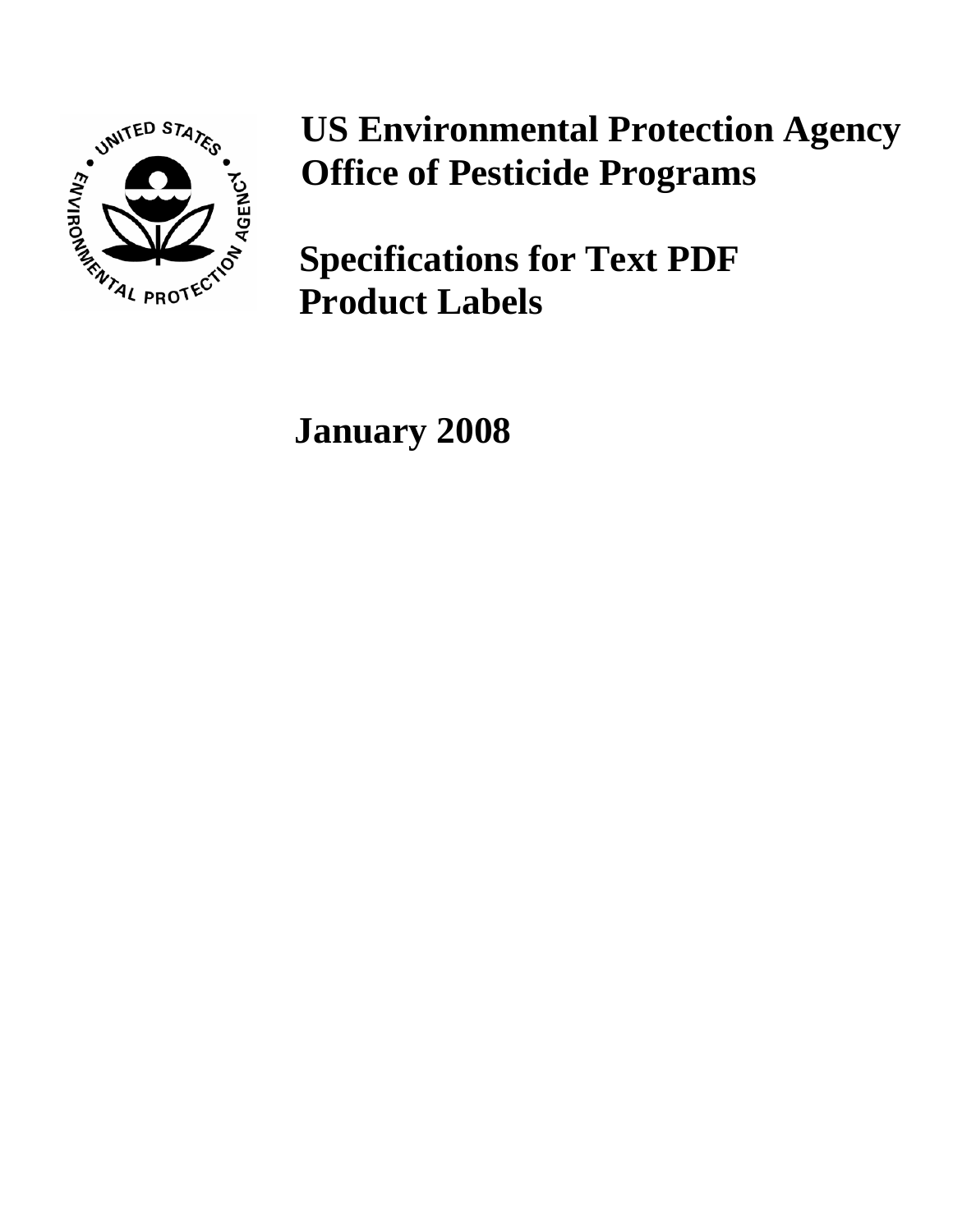## Full Specifications for Text .PDF Electronic Labels revised 1/17/2008

NOTE: The following guidance is provided for creating and submitting product labels in electronic format to EPA. Submission of electronic labels to EPA is voluntary but if done then two specifications are mandatory: the label must be a text .PDF (not an image .PDF) and the .PDF file name f[ormat](mailto:harris.thomas@epa.gov?subject=Electronic label guidance) [must](mailto:harris.thomas@epa.gov?subject=Electronic label guidance) [be](mailto:harris.thomas@epa.gov?subject=Electronic label guidance) [used](mailto:harris.thomas@epa.gov?subject=Electronic label guidance). [Re](mailto:harris.thomas@epa.gov?subject=Electronic label guidance)gistrants are requested to adhere to the remaining guidance whenever possible although some variation is permissible. Questions, comments, and suggestions are welcome. [Send to the ombudsman related to your product](https://www.epa.gov/pesticide-contacts/contacts-office-pesticide-programs-regulatory-divisions-ad-bppd-prd-rd). Check the EPA website periodically for updates to this guidance. EPA is currently using Adobe® Acrobat® 7.0.0. The guidance below should work with Adobe® Acrobat® 5.0 or above or any software that adheres to the standards of that software.

| 1. Composing the Original Regulatory Label |                                                                                                                                                                                                                                                                                                                                                                                                          |                                                                                                                                                                                                                                                                                                                                                           |  |
|--------------------------------------------|----------------------------------------------------------------------------------------------------------------------------------------------------------------------------------------------------------------------------------------------------------------------------------------------------------------------------------------------------------------------------------------------------------|-----------------------------------------------------------------------------------------------------------------------------------------------------------------------------------------------------------------------------------------------------------------------------------------------------------------------------------------------------------|--|
| <b>Feature</b>                             | <b>Specification</b>                                                                                                                                                                                                                                                                                                                                                                                     | <b>Comments</b>                                                                                                                                                                                                                                                                                                                                           |  |
|                                            | The pesticide product label submitted to EPA for regulatory approval should be formatted for 8.5" x 11" paper using text in<br>paragraphs and tables; do not use columns. This regulatory label does not need to be formatted with the layout, graphics, colors,<br>etc. that are used on the final printed label used on the product. The wording, not the layout, is critical on the regulatory label. |                                                                                                                                                                                                                                                                                                                                                           |  |
| <b>Software</b>                            | Use any word processing or desktop publishing<br>software.                                                                                                                                                                                                                                                                                                                                               | One of EPA's goals in selecting .PDF as the standard<br>text exchange format is to allow registrants to use any<br>software to create original product label.<br>The .PDF and CD-ROM submitted to EPA must be<br>formatted for Microsoft® Windows®. Format<br>conversion software may be needed if original<br>document is from MacIntosh®, Unix®, et al. |  |
| <b>Paper Size</b>                          | $8.5" \times 11"$                                                                                                                                                                                                                                                                                                                                                                                        |                                                                                                                                                                                                                                                                                                                                                           |  |
| <b>Paper Orientation</b>                   | portrait or landscape                                                                                                                                                                                                                                                                                                                                                                                    |                                                                                                                                                                                                                                                                                                                                                           |  |
| <b>Margins</b>                             | Minimum margins: 0.5" on all sides<br>Leave 1.5" x 1.5" (minimum) blank space<br>somewhere on first page.                                                                                                                                                                                                                                                                                                | You must leave sufficient blank space (1.5" x 1.5"<br>minimum) on the first page of a label for placement of<br>the EPA accepted stamp. This blank space can be<br>anywhere on first page; the placement is not<br>prescribed.                                                                                                                            |  |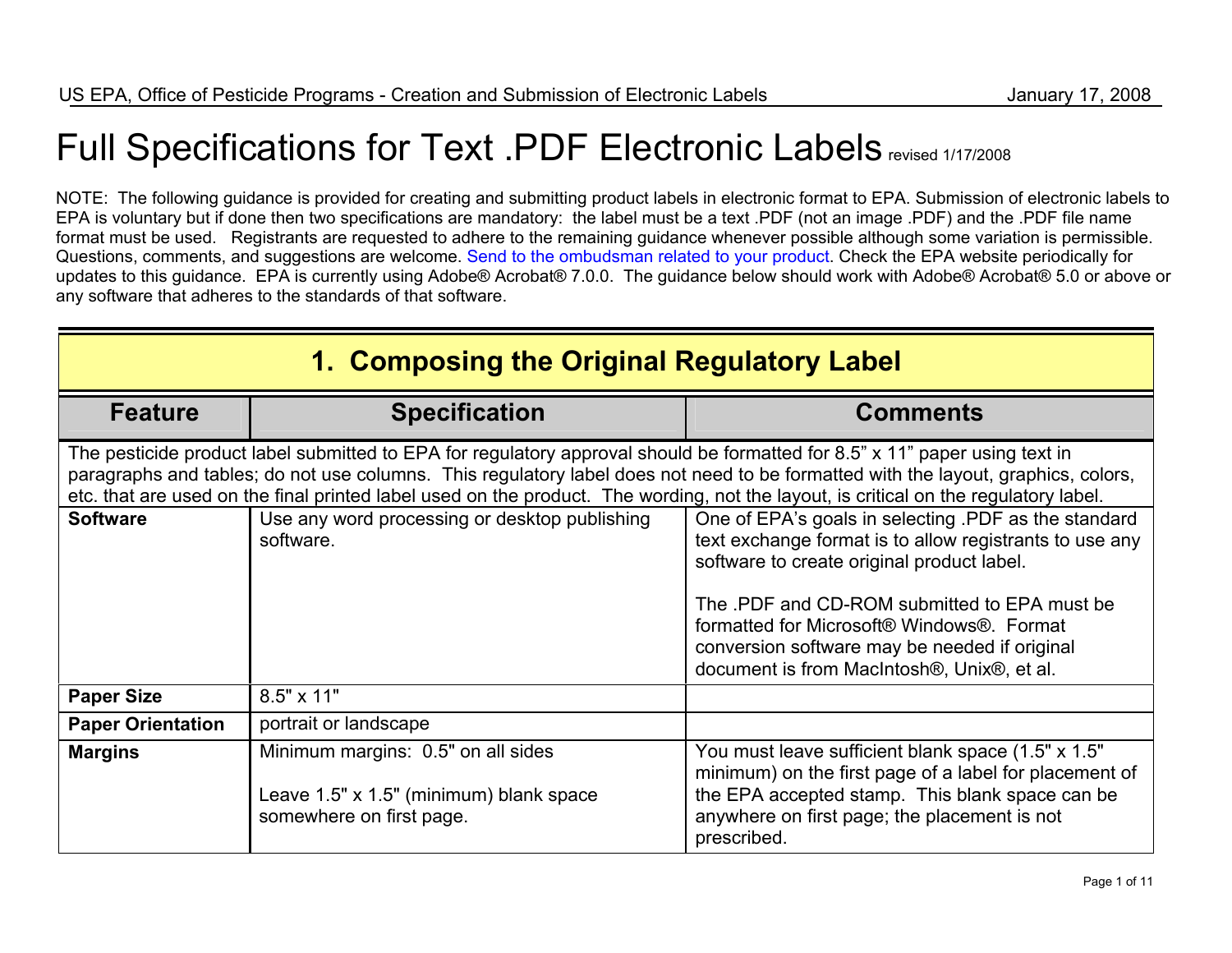| 1. Composing the Original Regulatory Label |                                                                                           |                                                                                                                                                                                                                                                                                                                                                                                                                                                                                                                                                                 |
|--------------------------------------------|-------------------------------------------------------------------------------------------|-----------------------------------------------------------------------------------------------------------------------------------------------------------------------------------------------------------------------------------------------------------------------------------------------------------------------------------------------------------------------------------------------------------------------------------------------------------------------------------------------------------------------------------------------------------------|
| <b>Feature</b>                             | <b>Specification</b>                                                                      | <b>Comments</b>                                                                                                                                                                                                                                                                                                                                                                                                                                                                                                                                                 |
| <b>Font Size</b>                           | 12 point preferred for most text<br>6 point minimum                                       | Follow label requirements in 40CFR156 and in the<br>Label Review Manual regarding minimum font sizes<br>for various components of label.                                                                                                                                                                                                                                                                                                                                                                                                                        |
| Font Type & Style                          | True Type®, Open Type®, or Postscript® Type 1<br>Arial or Times New Roman preferred       | Do NOT use proprietary fonts or printer dependent<br>fonts. These can not be embedded in .PDFs.<br>Acrobat will try to use a substitute font but this may<br>alter label appearance. When converting to .PDF,<br>embed all fonts used in the document It is<br>recommended that the .PDF be created on the same<br>computer on which the original source document was<br>created so the same fonts are available. Using the<br>"when embedding fails - cancel job" option will make it<br>obvious when font problems exist (often due to<br>proprietary fonts). |
| <b>Page Numbering</b>                      | Number all pages.                                                                         | Page numbers are extremely helpful and should be<br>used on the regulatory label submitted to EPA.                                                                                                                                                                                                                                                                                                                                                                                                                                                              |
| <b>Tables</b>                              | Use the software's "table" function rather than<br>tabs or blank spaces to create tables. | Use of tables is encouraged since they improve label<br>comprehension. Text in tables created using your<br>software's table function converts well to .PDF,<br>retaining the correct appearance and readily exporting<br>to other software. Use of tabs or spaces to create the<br>look of a table may not convert to .PDF correctly and<br>may not result in readily exportable data.                                                                                                                                                                         |
| <b>Columns</b>                             | Recommended -<br>Do NOT use columns.<br>Note: Tables are acceptable.                      | Placing text in newspaper type columns often makes<br>it difficult to use the Acrobat text compare tool.<br>Columns may be used on final printed labeling but are<br>discouraged on the label submitted to EPA for review.                                                                                                                                                                                                                                                                                                                                      |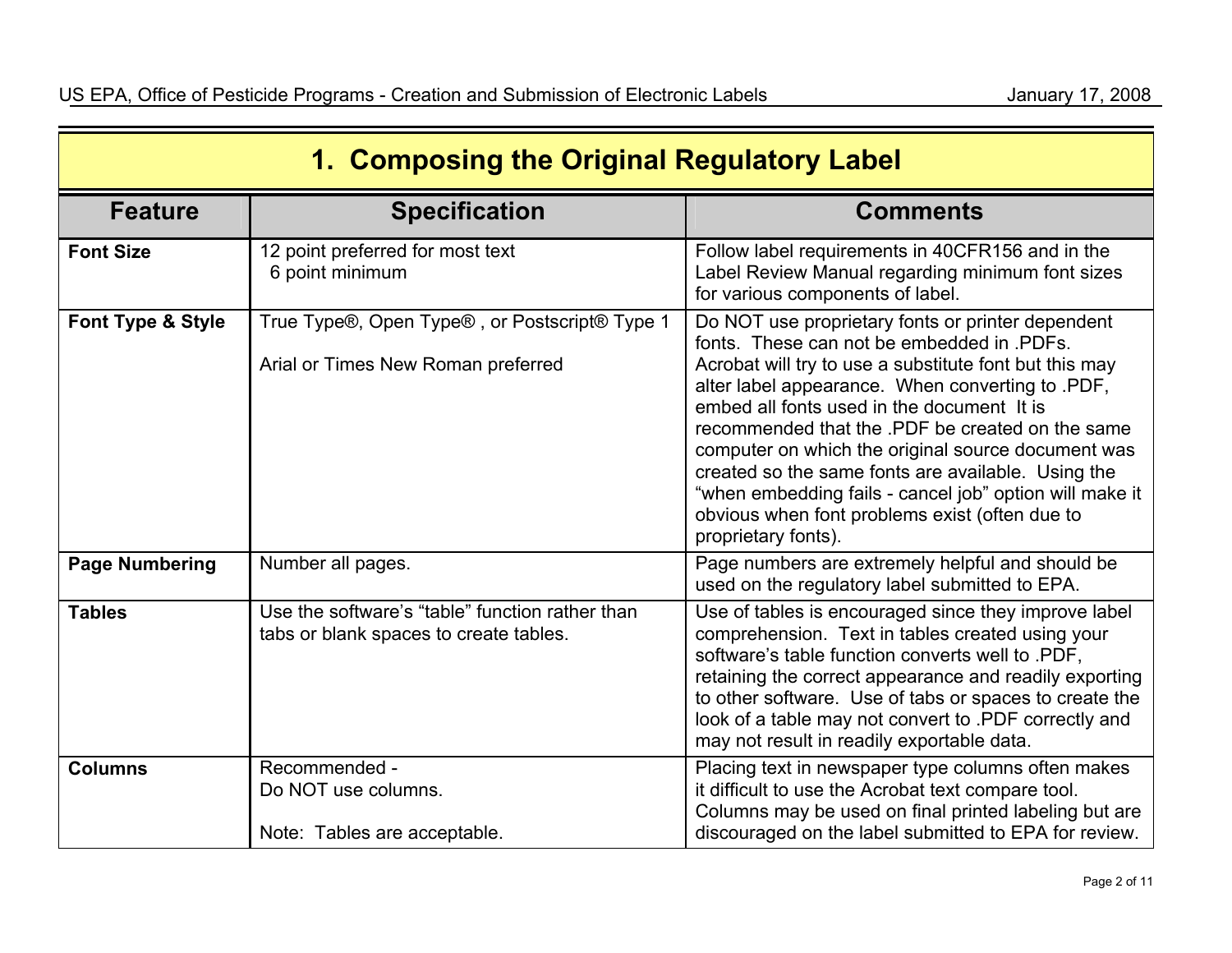| 1. Composing the Original Regulatory Label |                                                                                                                                                                                                                                         |                                                                                                                                                                                                                                                                                                                                                                                                                                                                                               |
|--------------------------------------------|-----------------------------------------------------------------------------------------------------------------------------------------------------------------------------------------------------------------------------------------|-----------------------------------------------------------------------------------------------------------------------------------------------------------------------------------------------------------------------------------------------------------------------------------------------------------------------------------------------------------------------------------------------------------------------------------------------------------------------------------------------|
| <b>Feature</b>                             | <b>Specification</b>                                                                                                                                                                                                                    | <b>Comments</b>                                                                                                                                                                                                                                                                                                                                                                                                                                                                               |
| Color                                      | Text: black<br>Graphics: grey scale preferred                                                                                                                                                                                           | Regulatory labels are frequently photocopied in<br>black/white. Colors may be used but they must not<br>interfere with ability to read or photocopy the label.                                                                                                                                                                                                                                                                                                                                |
| <b>Graphics</b>                            | Logos, drawings, diagrams, photographs, etc. are<br>allowed if they do not interfere with required text.                                                                                                                                | Any required label text within or surrounding graphics<br>must be readable as text by the computer. See tip on<br>checking for text versus graphics under "Quality<br>Assurance" below.                                                                                                                                                                                                                                                                                                       |
| <b>Editing Marks</b>                       | Do NOT include redline, strikeout, highlighting, or<br>other editing marks.<br>Exception: Can use square brackets to indicate<br>editorial comments which do not appear on final<br>printed label.                                      | PDF label should be based on a "clean" version of the<br>proposed label. Do not use editing marks indicating<br>changes from the previous version of label. Acrobat<br>will add these markings when the label comparison is<br>run at EPA.<br>Square brackets can be used to indicate text which is<br>not part of the final printed label (e.g. notes to EPA<br>reviewer) or to indicate graphics to be inserted in final<br>printed label (e.g. skull/crossbones).                          |
| <b>Label version</b><br>identification     | Recommended -<br>Include a unique label identifier (version code) and<br>short description of changes at start or end of<br>label. The format of this version code is left to the<br>registrant and is not currently prescribed by EPA. | The goal is to distinguish various versions of a label.<br>The required format for the .PDF filename will<br>distinguish the electronic file. To distinguish paper<br>prints of the regulatory label it is recommended that<br>the label text include a code number and short<br>description of the changes since the last label version.<br>It may be useful to print the code number on the final<br>printed labeling (this is voluntary) but do not include<br>the description of changes. |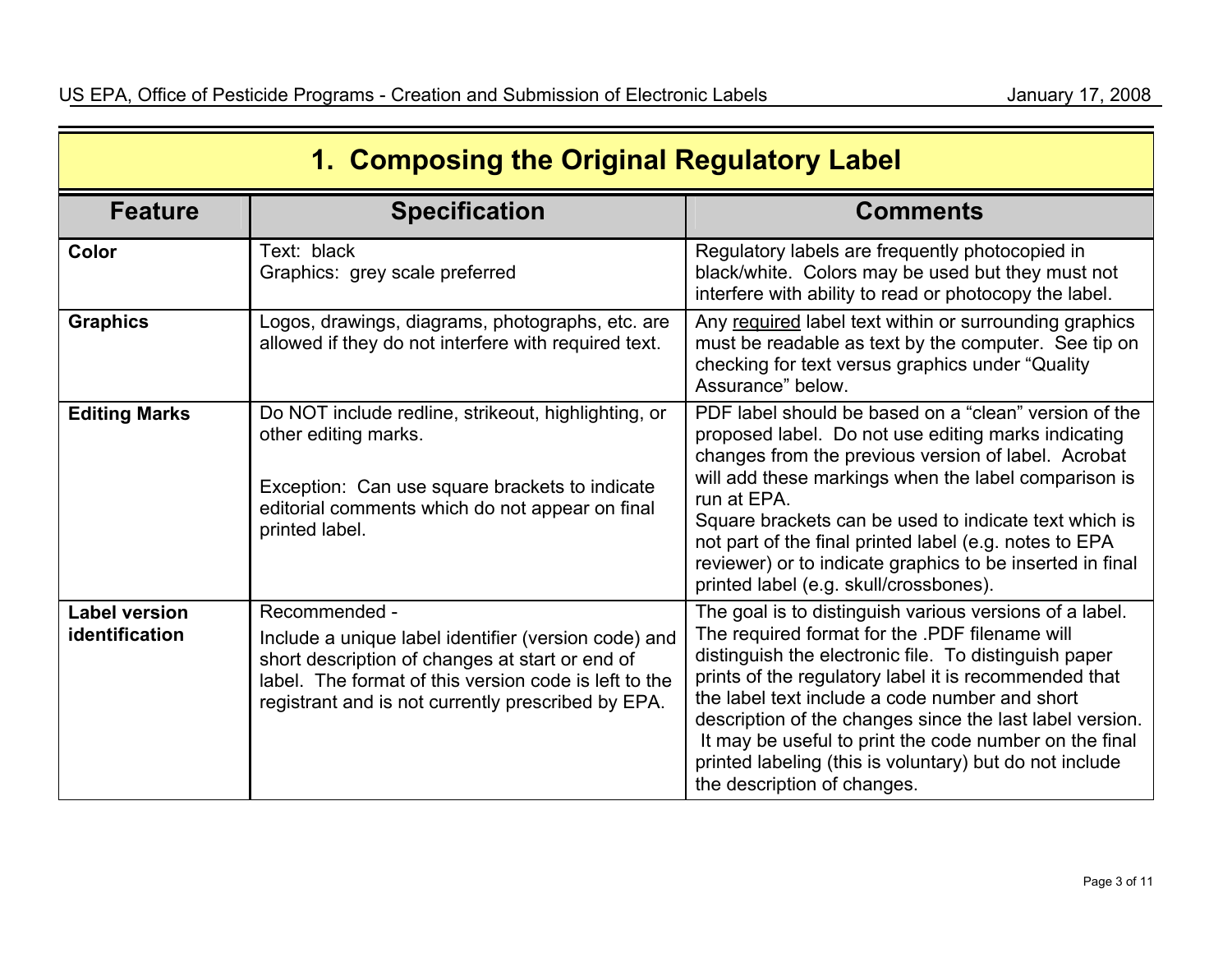| 2. Creating a Text .PDF Electronic Label  |                                                                                                                                                                                                                                                                                         |                                                                                                                                                                                                                                                                                                                                                                                                                                           |
|-------------------------------------------|-----------------------------------------------------------------------------------------------------------------------------------------------------------------------------------------------------------------------------------------------------------------------------------------|-------------------------------------------------------------------------------------------------------------------------------------------------------------------------------------------------------------------------------------------------------------------------------------------------------------------------------------------------------------------------------------------------------------------------------------------|
| <b>Feature</b>                            | <b>Specification</b>                                                                                                                                                                                                                                                                    | <b>Comments</b>                                                                                                                                                                                                                                                                                                                                                                                                                           |
| <b>Conversion to</b><br>.PDF              | PDF must be created directly from electronic<br>source document.<br>DO NOT SCAN PAPER LABELS (with or<br>without optical character recognition).                                                                                                                                        | Goal is to create a text .PDF rather than an image<br>PDF to allow for text comparison. Do not submit<br>scanned label images. This specification is different<br>than that for data studies where scanning is a last<br>resort option.                                                                                                                                                                                                   |
| <b>PDF Software</b>                       | Use any software that creates a text .PDF<br>(version 1.4 or higher) and which can control the<br>required job options specified in this document<br>(e.g. embedding fonts).                                                                                                            | To verify version information open the finished .PDF<br>label and check the document properties:<br>Application - any software; often tied to software<br>used to create original source product<br>label (e.g. Acrobat .PDF Maker® for<br>Microsoft® Word®).<br>· Producer<br>- any software (e.g. Adobe® Acrobat®<br>Distiller <sup>®</sup> 5.x (or higher))<br>· Version<br>- .PDF 1.4 (Acrobat® 5.x) or higher                        |
| <b>PDF Version</b>                        | PDF Version 1.4 or higher                                                                                                                                                                                                                                                               | Verify as described above.                                                                                                                                                                                                                                                                                                                                                                                                                |
| <b>PDF Creation</b><br>Settings - general | Manually configure .PDF creation software using<br>the settings below (compatibility, fonts, etc).<br>or<br>If using Adobe® Acrobat® Distiller® then you<br>can download the file "Adobe Acrobat Distiller<br>Job Options" from the EPA website to<br>automatically configure settings. | These directions apply to Adobe® Acrobat® Distiller®.<br>If using other .PDF creation software, consult that<br>program's documentation to achieve these results.<br>Place "Adobe Acrobat Distiller Job Options" file<br>(downloaded from EPA website) on hard drive under:<br>C:\Program Files\Adobe\Acrobat 7.0\Distillr\Settings<br>When creating label .PDF, set Adobe® Acrobat®<br>Distiller® default settings to "EPA Label Print." |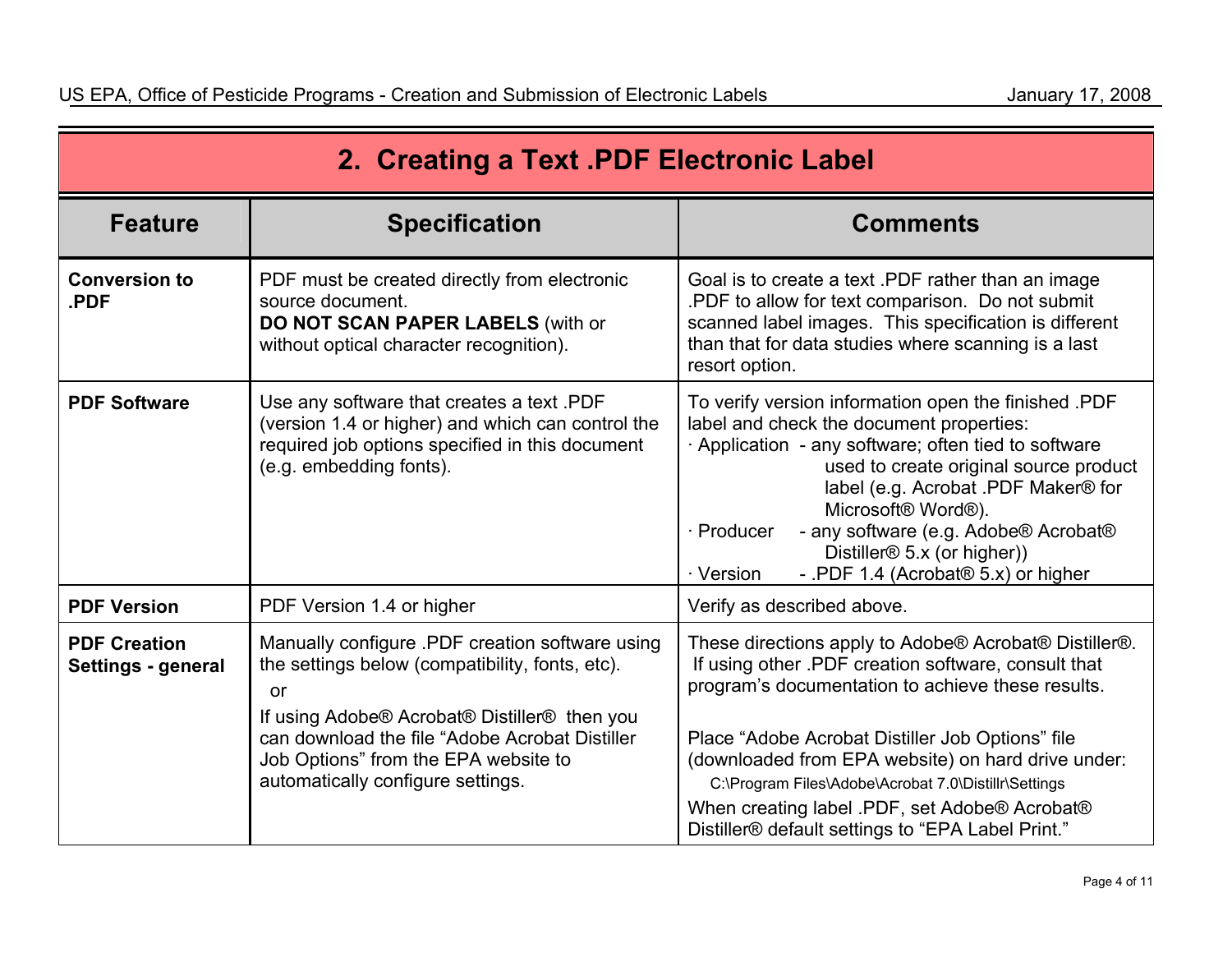| 2. Creating a Text .PDF Electronic Label |                                                                                                                                                                  |                                                                                                                                                                                                                                                                                                                                                                                                                                                                                                                                                                                                                                     |
|------------------------------------------|------------------------------------------------------------------------------------------------------------------------------------------------------------------|-------------------------------------------------------------------------------------------------------------------------------------------------------------------------------------------------------------------------------------------------------------------------------------------------------------------------------------------------------------------------------------------------------------------------------------------------------------------------------------------------------------------------------------------------------------------------------------------------------------------------------------|
| <b>Feature</b>                           | <b>Specification</b>                                                                                                                                             | <b>Comments</b>                                                                                                                                                                                                                                                                                                                                                                                                                                                                                                                                                                                                                     |
| <b>Resolution</b>                        | 600 dpi minimum                                                                                                                                                  |                                                                                                                                                                                                                                                                                                                                                                                                                                                                                                                                                                                                                                     |
| <b>Page Size</b>                         | 8.5" x 11"                                                                                                                                                       |                                                                                                                                                                                                                                                                                                                                                                                                                                                                                                                                                                                                                                     |
| <b>Font Embedding</b>                    | Embed all fonts<br>When embedding fails: cancel job                                                                                                              | Goal is to embed all fonts used in document to ensure<br>correct formatting, appearance, and printing of<br>document. It is recommended that the .PDF be<br>created on the same computer on which the original<br>source document was created so the same non-<br>proprietary fonts are available. Using the "when<br>embedding fails - cancel job" option will make it<br>obvious when font problems exist (often due to<br>proprietary fonts).<br>Do NOT use proprietary fonts. These can not be<br>embedded in .PDFs. Acrobat will try to use a<br>substitute font but this may alter document format,<br>appearance, and print. |
| <b>Security</b>                          | Do not use any security on the .PDF.<br>do not encrypt document<br>do not require password to open document<br>do not require password to print or edit document | Goal is to enable EPA to compare .PDF files, mark<br>comments on .PDF label, and print.<br>Note: Security options may change in future.                                                                                                                                                                                                                                                                                                                                                                                                                                                                                             |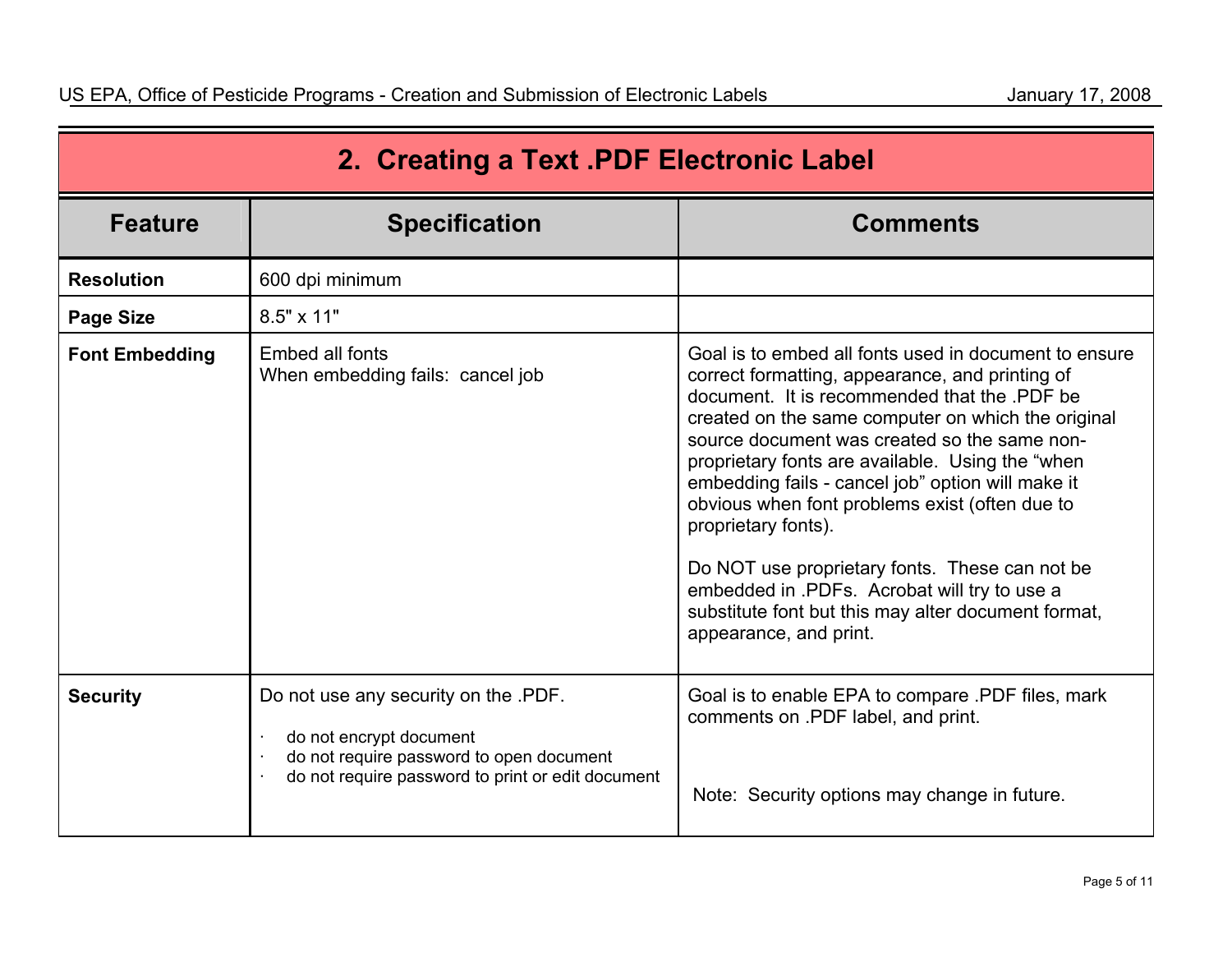| 2. Creating a Text .PDF Electronic Label    |                                                                                                                                                                                                                 |                                                                                                                                                                                                                                                                                                                                                          |
|---------------------------------------------|-----------------------------------------------------------------------------------------------------------------------------------------------------------------------------------------------------------------|----------------------------------------------------------------------------------------------------------------------------------------------------------------------------------------------------------------------------------------------------------------------------------------------------------------------------------------------------------|
| <b>Feature</b>                              | <b>Specification</b>                                                                                                                                                                                            | <b>Comments</b>                                                                                                                                                                                                                                                                                                                                          |
| <b>Bookmarks -</b><br><b>Product Label</b>  | Optional.                                                                                                                                                                                                       | If used, it is recommended that registrant bookmark<br>the major label sections and bookmark the crops/sites.                                                                                                                                                                                                                                            |
| <b>Bookmark</b><br><b>Hierarchy</b>         | If used, limit to no more than four levels in either<br>full submission or within a single document.                                                                                                            | Consensus is that people get lost when there are more<br>than four levels.                                                                                                                                                                                                                                                                               |
| Indexing                                    | Not required at this time.                                                                                                                                                                                      | This includes both the document properties as well as<br>indexing using the Adobe® Acrobat® cataloging<br>capability.                                                                                                                                                                                                                                    |
| <b>Electronic</b><br><b>Signatures</b>      | Not implemented at present                                                                                                                                                                                      | Electronic submissions must include Certification with<br>Respect to Label Integrity pending development of<br>Agency policy and standards on electronic signatures.                                                                                                                                                                                     |
| <b>Mixing Data files</b><br>and Label files | Do not mix. Regulatory label must be in its own<br>file (see file naming convention below) separate<br>from data studies or forms. Submit label, data,<br>Notice of Filing, etc. each on a separate CD-<br>ROM. | E-label must be in a separate .PDF file on a separate<br>CD-ROM. If electronic versions are submitted, submit<br>separate CD-ROMs for e-label, e-data studies, and e-<br>Notice of Filing since each disk is filed in a different<br>location. [note: this will probably change in the future when a full<br>electronic submission system is developed.] |
| <b>File Size</b>                            | No limit                                                                                                                                                                                                        | PDF has no limit on file size but the computer used to<br>create or read the file may introduce constraints.                                                                                                                                                                                                                                             |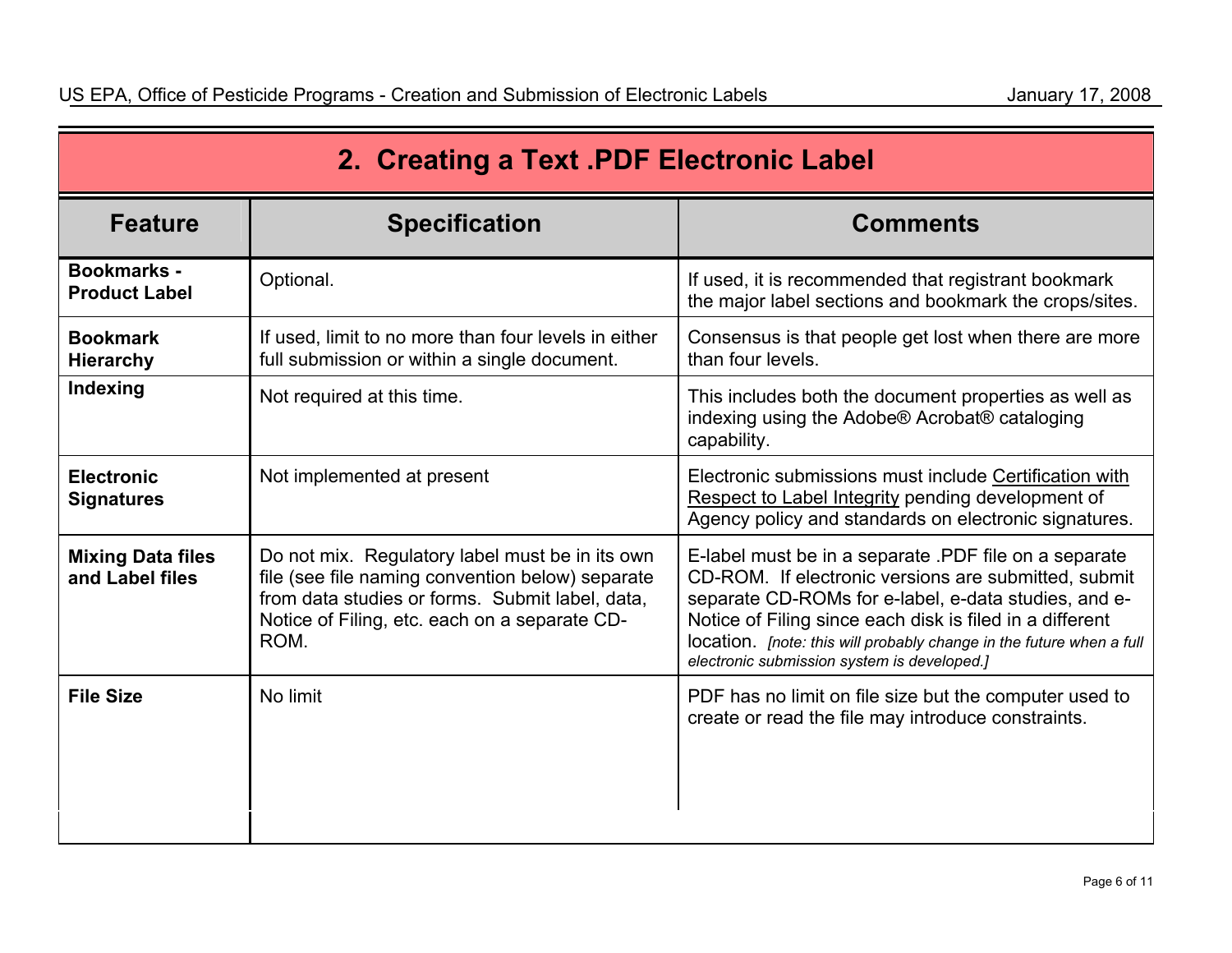| 2. Creating a Text .PDF Electronic Label                          |                                                                                                                                                                       |                                                                                                                                                                                                                                             |                                                                                                                                                                                                                                                                                                                                                                                                                                                                                                                                                                                                                                                                                                                                                                                                                                                                                                                                                                                                                                                                                                                                |
|-------------------------------------------------------------------|-----------------------------------------------------------------------------------------------------------------------------------------------------------------------|---------------------------------------------------------------------------------------------------------------------------------------------------------------------------------------------------------------------------------------------|--------------------------------------------------------------------------------------------------------------------------------------------------------------------------------------------------------------------------------------------------------------------------------------------------------------------------------------------------------------------------------------------------------------------------------------------------------------------------------------------------------------------------------------------------------------------------------------------------------------------------------------------------------------------------------------------------------------------------------------------------------------------------------------------------------------------------------------------------------------------------------------------------------------------------------------------------------------------------------------------------------------------------------------------------------------------------------------------------------------------------------|
| <b>Feature</b>                                                    |                                                                                                                                                                       | <b>Specification</b>                                                                                                                                                                                                                        | <b>Comments</b>                                                                                                                                                                                                                                                                                                                                                                                                                                                                                                                                                                                                                                                                                                                                                                                                                                                                                                                                                                                                                                                                                                                |
| <b>File Naming</b><br><b>Convention -</b><br><b>Product Label</b> | Finished .PDF text label file MUST use this file name format:<br><co#>-<prod#>.<yyyymmdd><version>.<optional-id>.PDF</optional-id></version></yyyymmdd></prod#></co#> |                                                                                                                                                                                                                                             |                                                                                                                                                                                                                                                                                                                                                                                                                                                                                                                                                                                                                                                                                                                                                                                                                                                                                                                                                                                                                                                                                                                                |
|                                                                   | where:<br>$co#>$<br>$<$ prod# $>$<br>. (period)<br><version><br/>. (period)<br/><optional-id><br/>. (period)<br/><b>PDF</b></optional-id></version>                   | 6 digits<br>= mandatory dash symbol<br>use "xxxxx" in this field<br>= mandatory field separator<br>= mandatory field separator<br>separated by periods if desired <sup>2</sup><br>= mandatory field separator<br>= mandatory file extension | = 6 digit company number part of registration number; use leading zeros so that field is<br>= 5 digit product sequence number part of registration number; use leading zeros so<br>that field is 5 digits; for new products which do not yet have product numbers assigned<br><yyyymmdd> = date of submission using 4-digit year; use leading zeros for month and day, if<br/>needed; note that order is year, month, day to facilitate simple sorting<sup>1</sup><br/>= optional version identifier if needed to distinguish file versions with same date field;<br/>consider initial submission to be version "a" but do not include the "a" in the file name;<br/>if needed, the first version identifier used in the file name would therefore be "b"; use<br/>letters (b, c, d, etc); do NOT separate version from date with period or space<br/>= optional descriptor; any additional useful information (reason for amendment,<br/>company's document identifier, product name, etc); can include several fields<br/>Note: use leading zeros to fill co#, prod#, and yyyymmdd fields (but do not use spaces)</yyyymmdd> |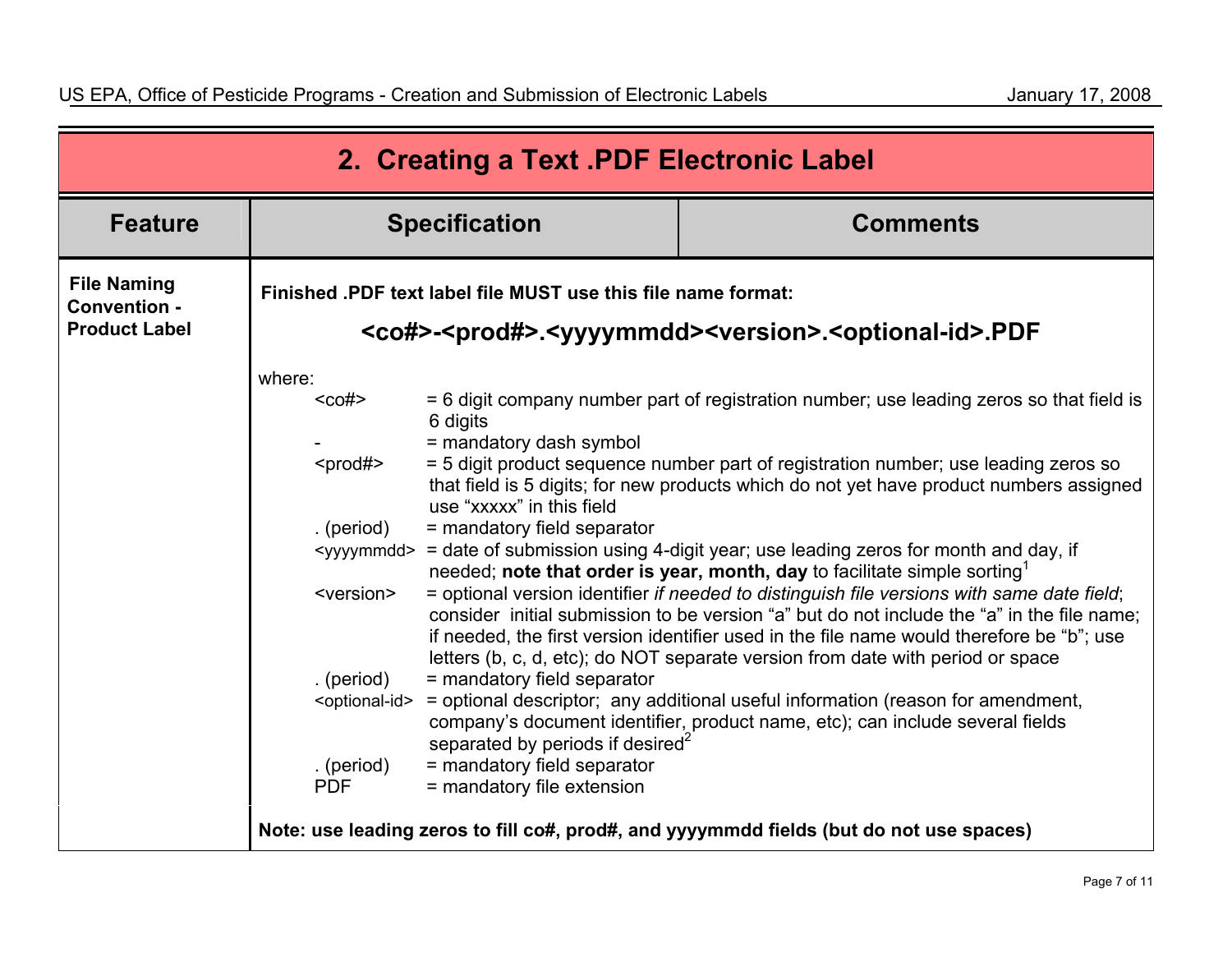| 2. Creating a Text .PDF Electronic Label                                         |                                                                                                                                                                                                                                                                                                                                                                                                                                           |                                                                                                                                                                                                                                                                                                                                                                                                                                                                                             |
|----------------------------------------------------------------------------------|-------------------------------------------------------------------------------------------------------------------------------------------------------------------------------------------------------------------------------------------------------------------------------------------------------------------------------------------------------------------------------------------------------------------------------------------|---------------------------------------------------------------------------------------------------------------------------------------------------------------------------------------------------------------------------------------------------------------------------------------------------------------------------------------------------------------------------------------------------------------------------------------------------------------------------------------------|
| <b>Feature</b>                                                                   | <b>Specification</b>                                                                                                                                                                                                                                                                                                                                                                                                                      | <b>Comments</b>                                                                                                                                                                                                                                                                                                                                                                                                                                                                             |
| <b>File Naming</b><br><b>Convention -</b><br><b>Product Label</b><br>(continued) | number and date.<br>$2$ Note: Full path and file name is limited to 200 characters although some older software may have<br>problems displaying names longer than 60 characters.<br>Use only characters allowed by Windows file naming conventions (eg. no "/", "*", etc.).<br>examples:<br>minimum fields<br>001234-00123.20010215.PDF<br>all fields<br>123456.12345.20050919.add crops.PDF<br>123456-12345.20050919b.correct celery.PDF | <sup>1</sup> Note: Date can be either date the product label is submitted or created. It is not critical which date is<br>used but " <yyyymmdd><version>" MUST create a unique identification code different from any other file for<br/>this registration number. Use date version letter if necessary to distinguish files with same registration<br/>Do not use spaces in the registration number or date sections of the filename (ok in the optional id section).</version></yyyymmdd> |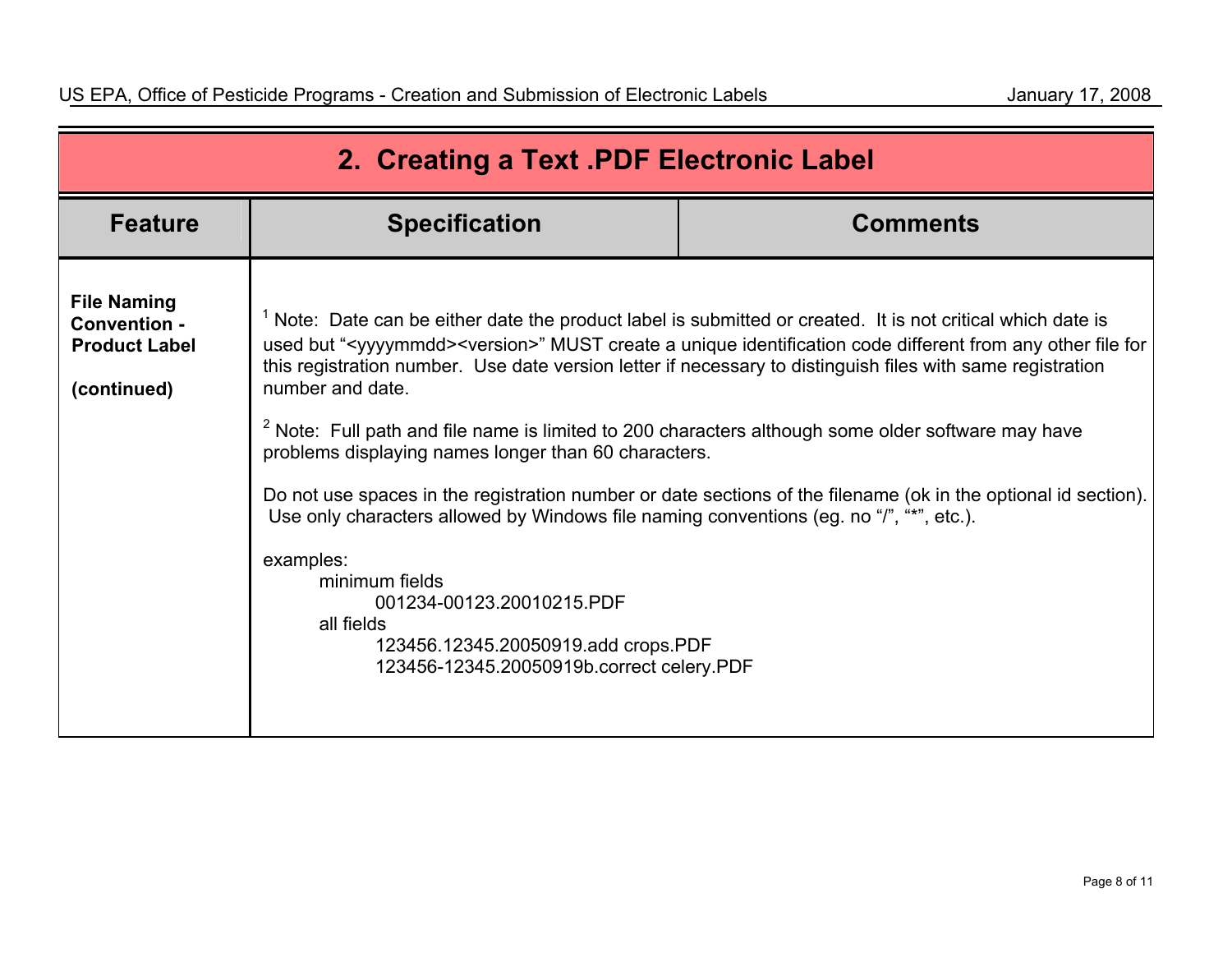| 2. Creating a Text .PDF Electronic Label |                                                                                                                                                                                                                                                              |                                                                                                                                                                                                                                                                                                                                                                                                                                                                                                                                                                                                                                                                                                                                                                                                                                                                                                                                                                                                                                                                                                                                                                                                                                                                                                   |
|------------------------------------------|--------------------------------------------------------------------------------------------------------------------------------------------------------------------------------------------------------------------------------------------------------------|---------------------------------------------------------------------------------------------------------------------------------------------------------------------------------------------------------------------------------------------------------------------------------------------------------------------------------------------------------------------------------------------------------------------------------------------------------------------------------------------------------------------------------------------------------------------------------------------------------------------------------------------------------------------------------------------------------------------------------------------------------------------------------------------------------------------------------------------------------------------------------------------------------------------------------------------------------------------------------------------------------------------------------------------------------------------------------------------------------------------------------------------------------------------------------------------------------------------------------------------------------------------------------------------------|
| <b>Feature</b>                           | <b>Specification</b>                                                                                                                                                                                                                                         | <b>Comments</b>                                                                                                                                                                                                                                                                                                                                                                                                                                                                                                                                                                                                                                                                                                                                                                                                                                                                                                                                                                                                                                                                                                                                                                                                                                                                                   |
| <b>Quality Assurance</b>                 | Print the .PDF product label and compare to<br>original source print.<br>It is suggested that printed .PDF product labels<br>be used as the paper copies of label required for<br>submission.<br>Check .PDF file to make sure label is text, not<br>graphic. | It is registrant's responsibility to make sure that the<br>.PDF label matches the original source label. Do not<br>assume .PDF is accurate without visually checking it.<br>Errors are usually obvious in terms of formatting (e.g.<br>last line of original source page moves to first line of<br>next page in .PDF version) or fonts that will not print<br>correctly (usually due to use of proprietary fonts). Be<br>sure to look at start and end of each page and to look<br>at any unusual symbols, fonts, or graphics included in<br>label.<br>Using a print of the .PDF label (rather than print of<br>original source document) will help registrant ensure<br>that the submitted paper label is the same as the<br>submitted electronic label as stated on the Certification<br>with Respect to Label Integrity.<br>To check if label is text or graphic, open .PDF label in<br>full Adobe® Acrobat® and try to select text using the<br>"select" tool. If words can be highlighted with select<br>tool then you are working with text .PDF; if they can<br>not be selected then you probably have a graphic<br>(image). The text select tool highlights a word at a<br>time; the graphic select tool highlights rectangular<br>areas so that you can split words, lines, and letters. |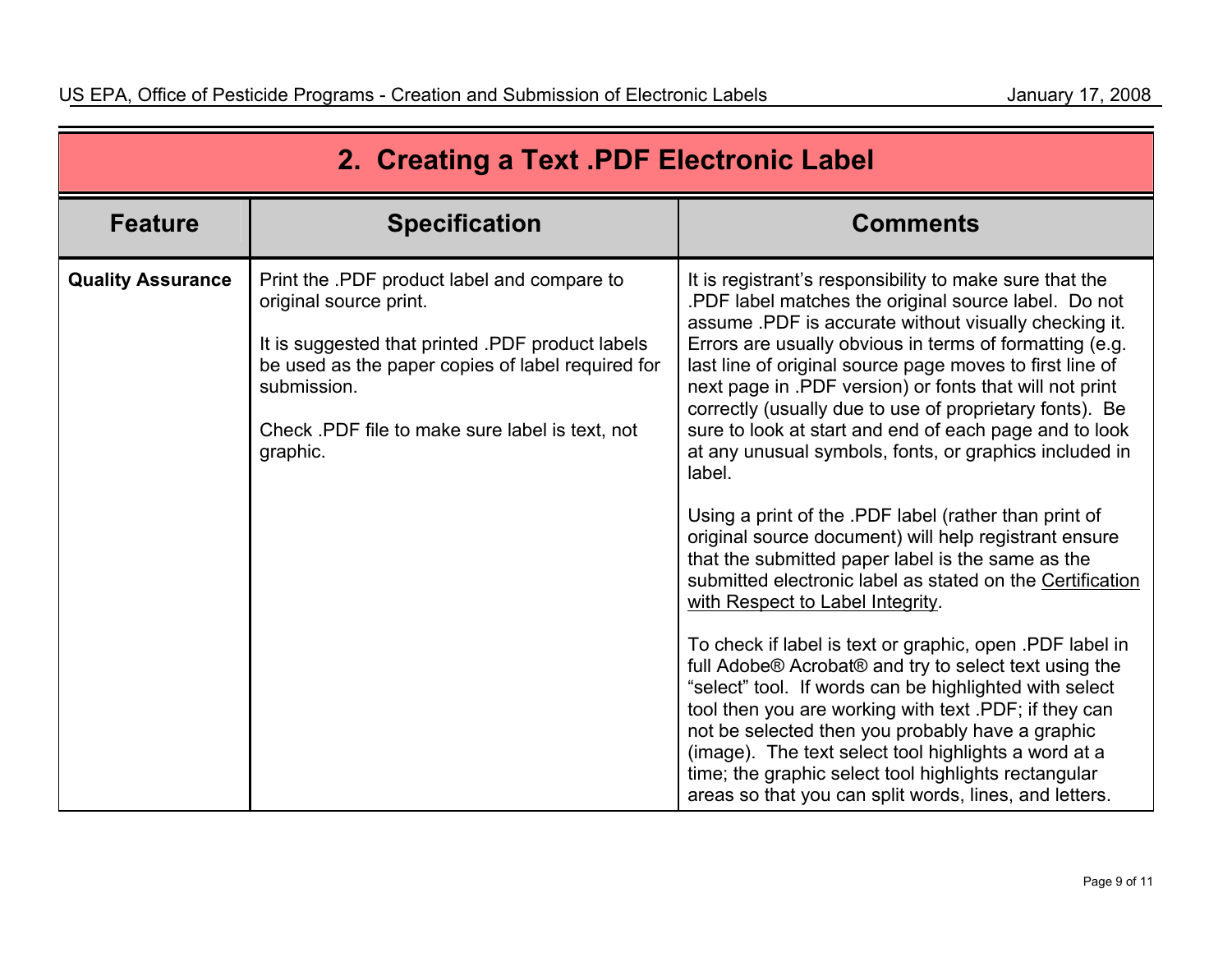| 3. Submitting a Text .PDF Electronic Label to EPA |                                                                                                                                                                                                                                                                          |                                                                                                                                                                                                                                                                                                                                                                                                                                                                                                                                                                                                                                                                                                                                                                                                                                                                                                                                                                                |
|---------------------------------------------------|--------------------------------------------------------------------------------------------------------------------------------------------------------------------------------------------------------------------------------------------------------------------------|--------------------------------------------------------------------------------------------------------------------------------------------------------------------------------------------------------------------------------------------------------------------------------------------------------------------------------------------------------------------------------------------------------------------------------------------------------------------------------------------------------------------------------------------------------------------------------------------------------------------------------------------------------------------------------------------------------------------------------------------------------------------------------------------------------------------------------------------------------------------------------------------------------------------------------------------------------------------------------|
| <b>Feature</b>                                    | <b>Specification</b>                                                                                                                                                                                                                                                     | <b>Comments</b>                                                                                                                                                                                                                                                                                                                                                                                                                                                                                                                                                                                                                                                                                                                                                                                                                                                                                                                                                                |
| <b>What to Submit</b>                             | 1. All required paperwork (cover letter, form<br>8570-1, data compensation, CSF, etc. as<br>needed).<br>2. Five paper copies of the label.<br>3. PDF file of proposed product label on CD-<br>ROM.<br>4. Certification with Respect to Label Integrity<br>form (signed). | Label formats:<br>Submit five paper copies of the proposed label plus<br>one electronic copy of the proposed label on a CD-<br>ROM. If submitted, e-data, e-Notice of Filing, etc.<br>should each be on a separate CD-ROM. It is<br>suggested that you print the paper copies from the<br>electronic .PDF. You may also include an optional<br>paper copy of the label with redline/strikeout or similar<br>editing marks showing changes since last version<br>(although this is not necessary when electronic labels<br>are available for comparison) but do NOT use this<br>mark-up version when creating the .PDF label.<br>Electronic label file name:<br>Label files MUST use file naming convention above so<br>the file can be automatically loaded into a database<br>record identified by parts of this file name. If label files<br>are incorrectly named the .PDF label will not be used.<br><b>Certification form:</b><br>Use one certification form per product. |
| <b>Submission</b><br><b>Medium</b>                | Compact Disk (CD-ROM).                                                                                                                                                                                                                                                   | CDR (write once) type CD-ROM is preferred to ensure<br>that the registrant's original files can not be altered.<br>The .PDF and CD-ROM must be formatted for<br>Microsoft® Windows®. Format conversion software<br>may be needed if original document is from<br>MacIntosh®, Unix®, et al. Do not submit floppy disks.                                                                                                                                                                                                                                                                                                                                                                                                                                                                                                                                                                                                                                                         |